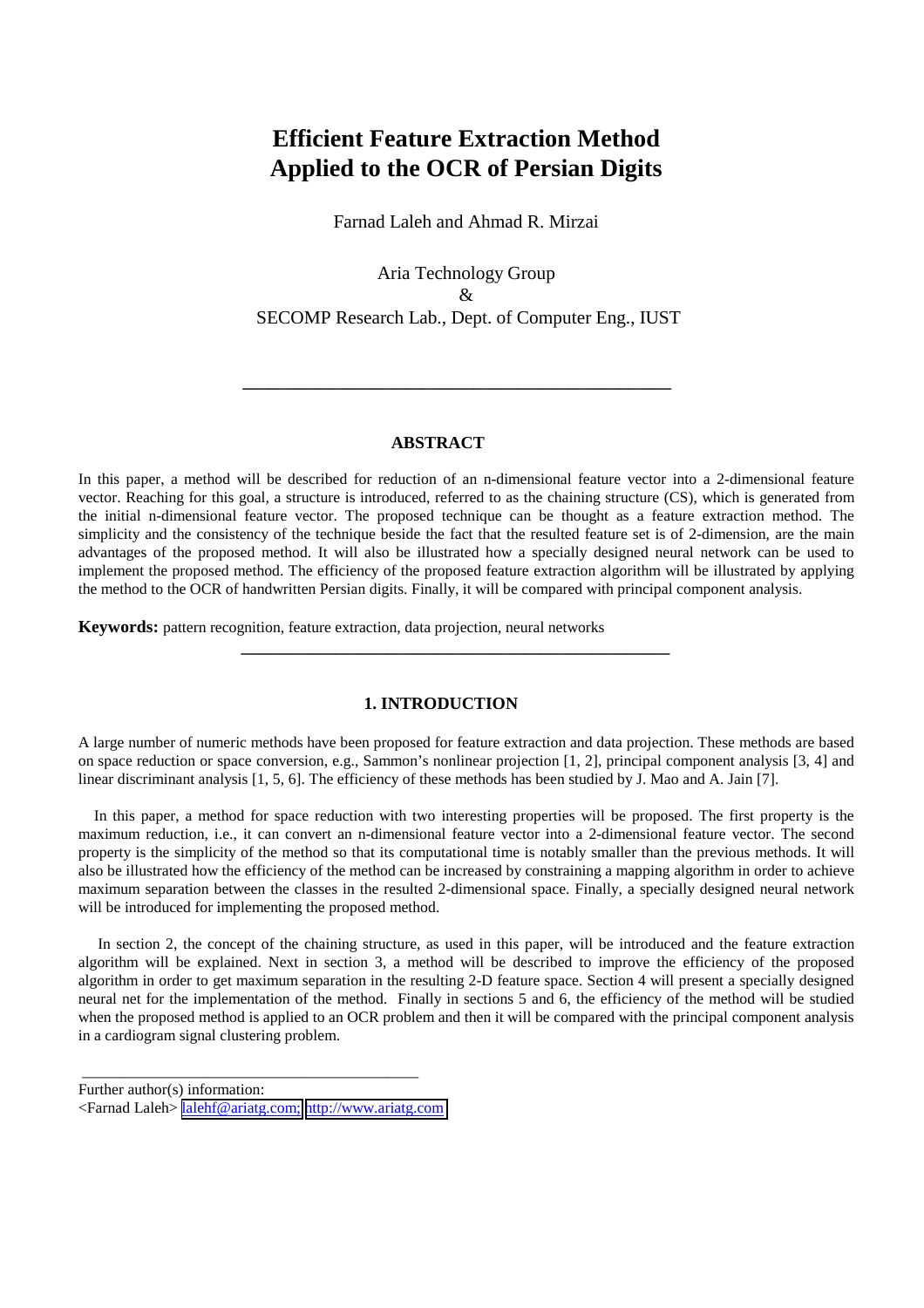#### **2. CHAINING STRUCTURES**

Most of the pattern recognition algorithms operate on a set of features, which have been extracted from the patterns to be recognized. In statistical pattern recognition algorithms, these features are real numbers and the features that are used to describe a pattern can be considered as a feature vector. In most applications these vectors have a large dimension and for simplifying the pattern recognition algorithms it is very desirable to reduce this dimension. In this section, a method is described that can be used to reduce an n-D feature vector into a 2-D feature vector.

 In the proposed method a chaining structure (CS) is used which is a 2-D graphical representation of a feature vector. In the 2-D feature space, a CS is constructed using n arrows, where n is the number of features in the original feature vector, as shown in figure 1. The arrows are all of unit length and the angle of each arrow to the x-axis is calculated according to the following steps. Suppose  $A = [a_1, a_2... a_n]$  is an n-D feature vector of real numbers.



*Fig. 1- General form of the CS*

Step 1: Normalize the feature vector, i.e., divide each feature by the length of the n-D vector as indicated below:

$$
a'_{i} = \frac{a_{i}}{sqrt(\sum a_{k}^{2})}
$$
 (k=1 to n) (1)

After this step, a normalized vector  $A' = [a'_1, a'_2... a'_n]$  is obtained with features between -1 and 1. If all of the features of original feature vector are between -1 and 1, there is no need to the normalization.

Step 2: Construct the CS of the normalized feature vector by using the value of the a'<sub>i</sub>, i.e., i<sup>th</sup> feature in the normalized feature vector, in radian as the angle between the i*th* arrow and the x-axis.

 As an example, in Figure 2, two CS's are shown that are obtained from the following feature vectors:  $A = \{6, 2.3, -1, 6\} \& B = \{5, 2.5, -2, 1\}.$ These vectors are normalized. The normalized vectors are:  $A' = [0.678, 0.256, -0.113, 0.678]$  & B' = [-0.830, 0.415, -0.332, 0.166].

 The proposed method of normalization has one major problem. For two original feature vectors with the same direction in an n-D space, the normalized vectors are equivalent. In order to avoid this problem, the normalizing method can be modified. One way is to consider the length of the vector as an additional feature in the original feature vector.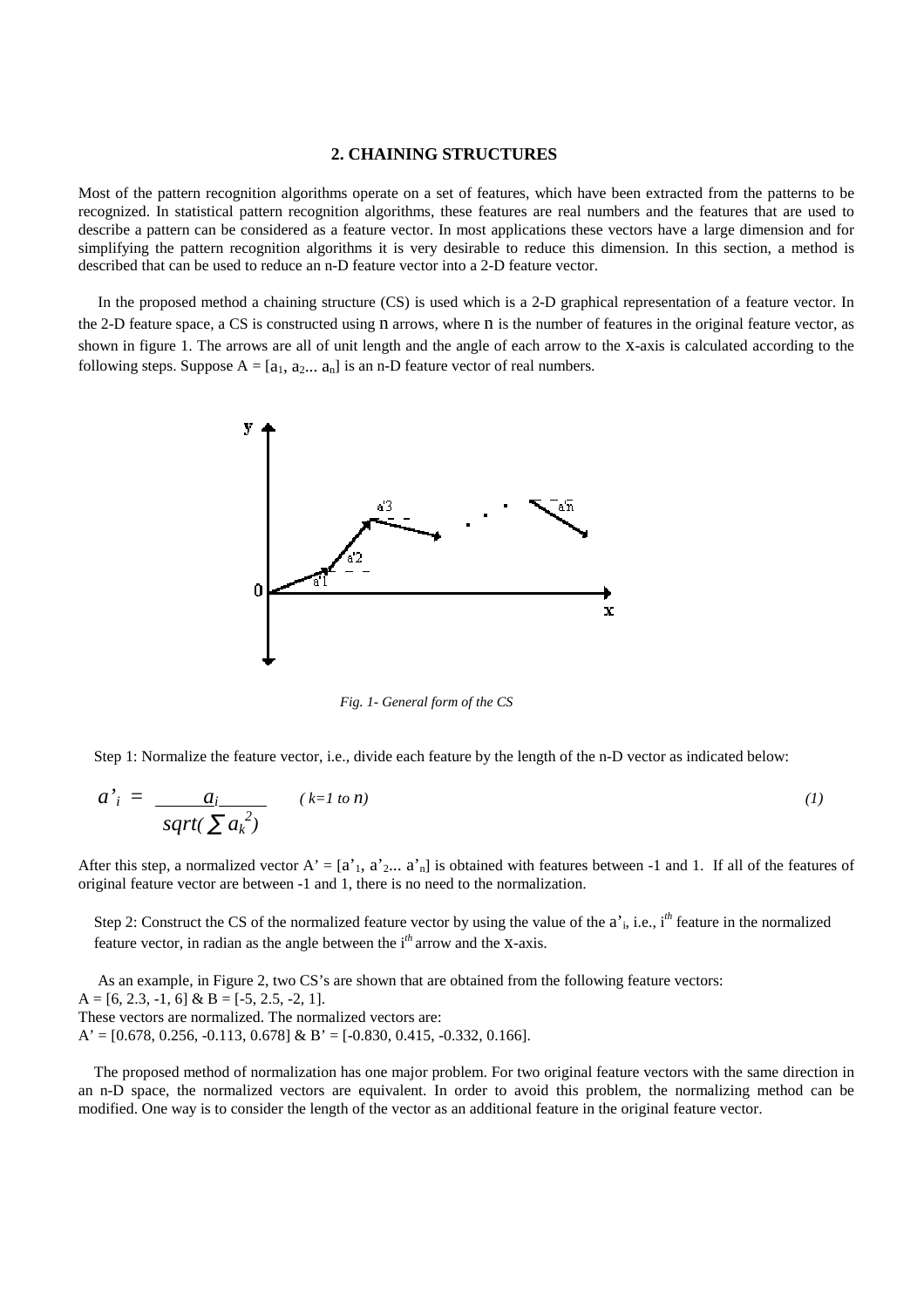

*Fig. 2- Two CS's that are constructed from 4-D feature vectors*

 It is quite evident that this mapping is a one-to-one mapping, i.e., a given feature vector will generate a unique CS and if two feature vectors generate one CS they must be same.

 The resulted CS's can be represented by a point in different ways in the 2-D space. Since they all start from the origin of the 2-D space, the beginning of the CS's can not be used. Also since there may be CS's, which would end at the same place in the 2-D space, the end points of the CS's can not be used to represent them in the 2-D space. One simple approach would be to calculate the center of mass of the CS. The center of mass is a 2-D numeric feature of the CS.

 There are two main problems in using the center of mass. First, there may be situations when two CS's will result a same center of mass. Secondly, the classes may overlap when transferred from the n-D space into the 2-D space. To overcome these problems a weighting skim can be introduced where each arrow will be weighted so that the center of mass for every CS is unique. Also the inner distances between the centers of mass belonging to one class are minimized when the distances between different classes are maximized. The center of mass of each arrow is considered in the middle of it.

 Equations 2 and 3 display the formula of the center of mass for x-axis and y-axis [8], respectively, where a'i is the i*th* component of the feature vector and Wi is the weight corresponds to the i*th* arrow. In these equations, the length of the arrows is considered equal to 2. As can be seen, the denominator of these equations does not depend on the input feature vector. Therefore the denominator of the equations can be disregarded.

$$
X_{CM} = \frac{cos(a^2)}{yW_1 + (2cos(a^2)} + cos(a^2))W_2 + \ldots + (2cos(a^2)}{2W_1} + 2cos(a^2) + \ldots + cos(a^2))W_n
$$
 (2)

$$
Y_{CM} = \frac{\sin(a'_{1})W_{1} + (2\sin(a'_{1}) + \sin(a'_{2}))W_{2} + \ldots + (2\sin(a'_{1}) + 2\sin(a'_{2}) + \ldots + \sin(a'_{n}))W_{n}}{\sum W_{i}}
$$
(3)

 In equations 4 and 5, the denominator has been eliminated. In this paper, we use equations 4 and 5 as the center of mass of the CS.

$$
X_{CM} = cos(a'_1)W_1 + (2cos(a'_1) + cos(a'_2))W_2 + ... + (2cos(a'_1) + 2cos(a'_2) + ... + cos(a'_n))W_n
$$
 (4)

$$
Y_{CM} = \sin(a'_{1})WI + (2\sin(a'_{1}) + \sin(a'_{2}))W_{2} + ... + (2\sin(a'_{1}) + 2\sin(a'_{2}) + ... + \sin(a'_{n}))W_{n}
$$
 (5)

 As mentioned before, a weight has been assigned to each of the arrows in the CS. These weights can be represented as a vector that its length is equal to the length of original feature vector. This vector is named *weight vector*. An important question rises here is whether the weighting skim can guarantee a one-to-one mapping, i.e., each of the resulted 2-D features just corresponds to one of the original n-D vectors. The following corollary discusses about this subject.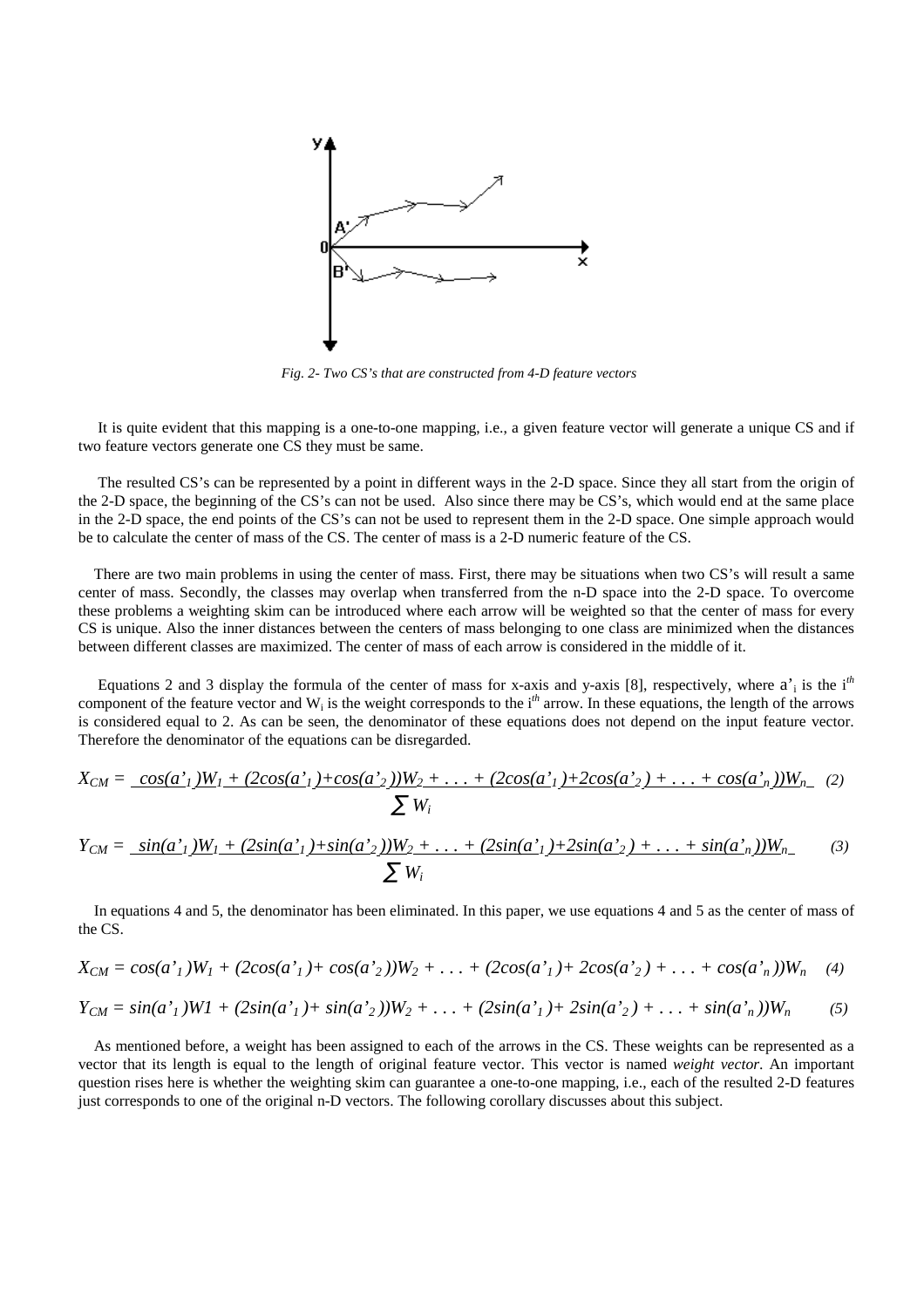Corollary: Suppose that *n* feature vectors are given. Each feature vector has *m* real-number features. In fact, a matrix with n row and m column exists. This matrix is referred to as the data set. Each of these feature vectors is converted to its CS model, then its center of mass is determined. It is proved that there is a weight vector, which can guarantee a one-to-one mapping.

 Proof: Suppose that there is no weight vector that satisfies above condition, i.e., for every arbitrary weight vector at least two feature vectors have a same center of mass. Therefore all weight vectors are portioned at most into C(n, 2) or

 $n \times (n - 1)$  (the number of double combinations of feature vectors) classes by the formula of the center of mass.

2

 A weight vector that belongs to a specific class, causes a couple of feature vectors have the same center of mass. If we can demonstrate that there is at least one weight vector that belongs to none of these classes, then the corollary will be proved. Because, there is no couple of vectors with the same center of mass for this weight vector. Reaching for this goal, we must find the relation between the weight vectors in each of the classes. Considering the formula of the center of mass, it is easily found that in each class the following relation exists:

 $\forall$  i,  $j \in N$ ,  $W_i = \alpha_{ij} \times W_i$ , where  $W_i$  and  $W_j$  are two weight vectors and  $\alpha_{ij}$  is a real number and ' $\times$ ' is scalar multiplier.

 This relation demonstrates all of the weight vectors, which belong to a class have a same direction. There are many (infinite) weight vectors, which have not the same direction with the weight vectors of these classes. Choosing one of them, a weight vector is selected that does not belong to these classes. Therefore the corollary is proved.

#### **3. THE CONVERGENCE ALGORITHM**

After proving the existence of weight vectors that guarantee one-to-one mapping, it is important to find the best weight vector. It means we must find a weight vector, which causes the maximum separation between different classes in a given data set. There is no exact equation for finding such a weight vector. In this case, the most popular approach would be to use an algorithm for approximating the proposed weight vector. Reaching for this goal, different types of optimization algorithms can be used to generate a proper weight vector. In this paper, an algorithm based on *Delta rule* (gradient descent) [9] is designed, which is called *fragmentation minimizing algorithm (FMA)*.

 The FMA determines the weights so that the centers of mass of the CS's belonging to one class will be close together while the outer distances between the classes will be maximized. Note that the weights may be negative numbers. The center of mass of the CS has two components, i.e., X (horizontal) and Y (vertical) components in the Cartesian plane. There are some situations in which for a specific weight vector the horizontal components of different classes in the data set may overlap, while the vertical components may not or vice versa. Avoiding this problem and reaching for the maximum separation on both of the components, a couple of weight vectors is considered for the CS, one for the x-axis and the other for y-axis. However it is not necessary to consider two weight vectors instead of one, but it is offered for more efficiency. In this paper, we use this strategy. The FMA is as the following steps.

- 1. Assign a random value to each arrow as a weight.
- 2. Determine the average value of the centers of mass for each of the classes.
- 3. For each sample of a class modify the W*i* ( $1 \le i \le n$ ) using Delta rule [9] (see equations 6 & 7) so that the Euclidean distance between the center of mass of the sample and the average value of the proposed class will be minimized.

$$
W_{xi}(t+1) = W_{xi}(t) + \alpha \times \Delta_x \times (2\cos(a') + 2\cos(a'_{2}) + \ldots + \cos(a')_{t})
$$
\n
$$
(6)
$$

$$
W_{yi}(t+1) = W_{yi}(t) + \alpha \times \Delta_y \times (2\sin(a') + 2\sin(a') + \dots + \sin(a')) \tag{7}
$$

In these equations  $\Delta$  is the error, i.e., the difference between the primary average value of the proposed class and the current

value of the center of mass for the given sample and  $\alpha$  is a positive small constant (less than one). Equations 6 and 7 are used for x-axis and y-axis, respectively.

4. Repeat step 3 for all of the classes.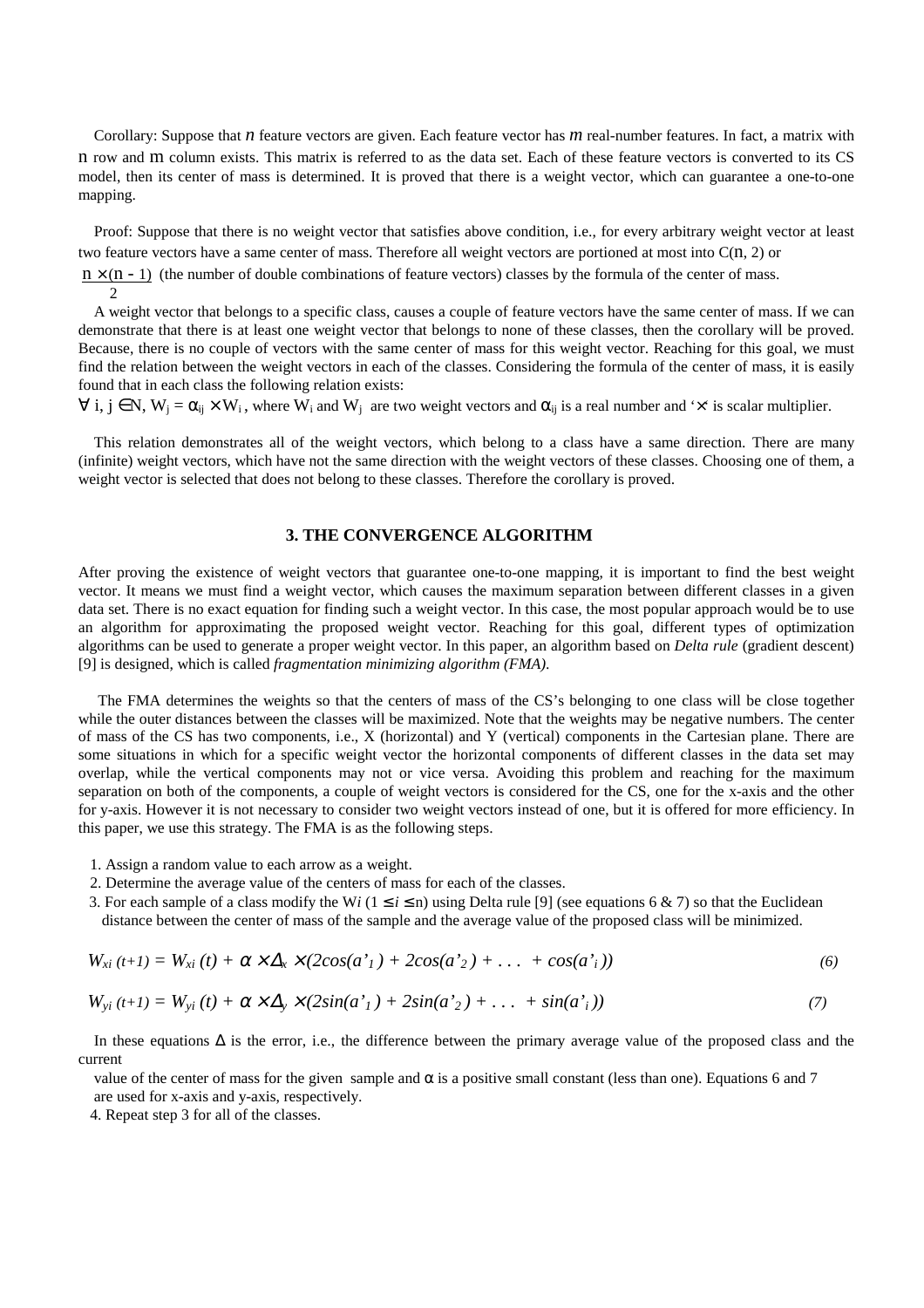5. If the error values for all of the classes are smaller than a threshold value, then terminate the algorithm, else continue with step 4 ( Steps 4 and 5 are referred to as the *convergence or fragmenting minimizing* process).

In step 2, if the average values of the center of mass for two or more classes are close together, after using the FMA, these classes will overlap. To avoid this problem, in step 2, a supervisor can modify the average value of the classes so that an acceptable distance exists between each pair of the classes.

The time complexity of the proposed algorithm is  $O(n^2)$ , where n is the length of feature vectors. It is regardless of the number of feature vectors in the data set and the number of iterations required for the convergence process. It is very desirable to reduce the computational time of the proposed algorithm. For this purpose, we rewrite equations 4 and 5 in terms of the angles rather than the weights (equations 4, 5) as follows:

$$
X_{CM} = (W_1 + 2W_2 + 2W_3 + \dots + 2W_n)\cos(a') + (W_2 + 2W_3 + 2W_4 + \dots + 2W_n)\cos(a') + \dots + (W_n)\cos(a'_n)
$$
 (8)  

$$
Y_{CM} = (W_1 + 2W_2 + 2W_3 + \dots + 2W_n)\sin(a') + (W_2 + 2W_3 + 2W_4 + \dots + 2W_n)\sin(a') + \dots + (W_n)\sin(a'_n)
$$
 (9)

 Next, a new weight vector W' is considered which is obtained from the previous weight vector W. The relation between W and W' is represented as follows:

 $W'_1 = W_1 + 2W_2 + 2W_3 + \ldots + 2W_n$  $W'_2 = W_2 + 2W_3 + 2W_4 + \ldots + 2W_n$ ...

$$
W'_n=W_n
$$

If we use W' instead of W, then the equations 6 and 7 are modified into the following forms:

$$
W'_{xi}(t+1) = W'_{xi}(t) + \alpha \times \Delta_x \times \cos(a') \tag{10}
$$

$$
W'_{\mathbf{y}i}(t+1) = W'_{\mathbf{y}i}(t) + \alpha \times \Delta_{\mathbf{y}} \times \sin(a'_{i})
$$
\n<sup>(11)</sup>

Using equations 10 and 11 in the FMA, the time complexity of the proposed algorithm will be reduced to  $O(n)$ . As mentioned before, it does not include the number of iteration required for the convergence process. It just expresses the required time for analyzing a feature vector in the data set. So the number of iterations required for the convergence process and the number of classes, only depend on the given data set. Using the FMA, a proper weight vector with desired properties will be generated. It guarantees our desired mapping from the n-D into a 2-D space.

# **4. SINUSOIDAL NEURAL NETWORK**

In many practical applications of pattern recognition, the length of the original feature vectors is very long (up to 200) and the proposed data set may be complex. In these cases, a direct mapping from an n-D into a 2-D may lose some information. To overcome this problem, an approach will be to implement the mapping from the n-D into a 2-D in a distributed form, i.e. using several FMA's, simultaneously. Neural networks are popular tools for the implementation of feature extraction and data projection algorithms [7] and have been known as a general model of parallel distributed systems [10]. In the meantime, the optimization method, which is used in the previous section uses one of the major rules in learning neural nets. These facts motivate us to designing a special neural network for the implementation of the proposed mapping.

 The proposed neural net includes a special type of neuron, which is called *sinusoidal neuron*. This type of neuron is always used in coupled form with another neuron of the similar type. The inputs of the coupled neurons are equal. It is supposed that the input vectors are normalized by the method mentioned in section 2, before feeding to the network. One of the coupled neurons calculates its output using equation 8 and the other neuron uses equation 9. The first neuron is named  $cos$ -neuron and the second is named  $sin$ -neuron. The outputs of coupled neurons are  $X_{CM}$  and  $Y_{CM}$ , respectively. The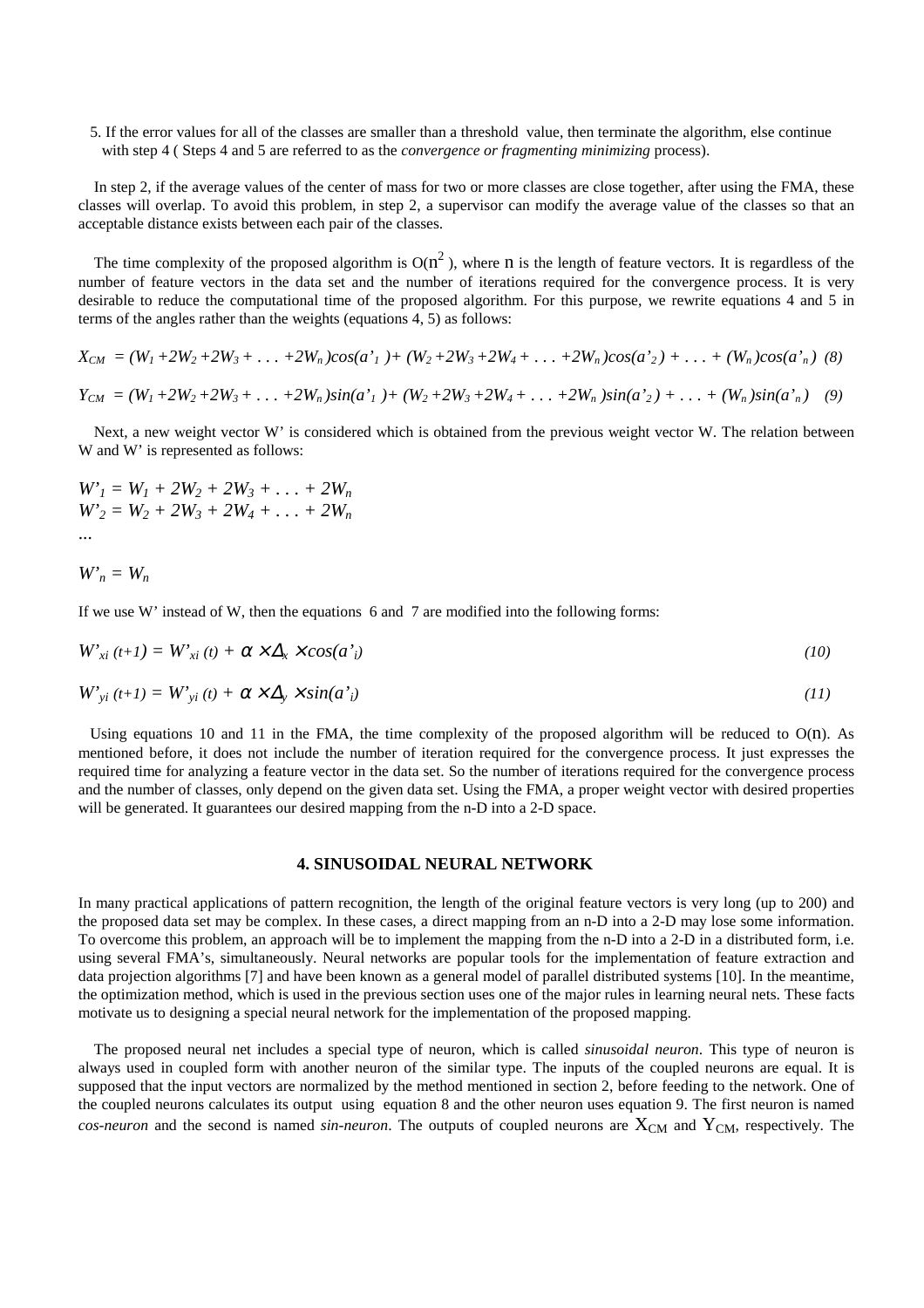weight vectors of a coupled sin-neuron and cos-neuron are not equal. In each layer of the network, the number of neurons is an even number.

 The learning process of a layer in the sinusoidal network is independent from the other layers. The sinusoidal network is a one-layer network. For more efficiency, we cascade several layers to each other as a multi-layer network, so that the final layer has just a pair of coupled neurons. Figure 3 shows the general form of the SNN.



*Fig. 3- General form of the SNN*

 As seen in figure 3, the input feature vector is divided into several sub-vectors. Each of the sub-vectors is fed to a pair of coupled neurons in the first layer. The lengths of the sub-vectors are not necessarily equal and must be determined according to the specific application. The output of the first layer is fed to the second layer as it is done for the first layer. At the final layer, a pair of coupled neurons is used that is fed from its previous layer. The output of these neurons is the output of the network. Note that the number of layers and the number of neurons in each layer is determined experimentally, according to the specific application. There is no mathematical formula to determine the number of neurons and layers.

 The learning process begins from the first layer. Each of the coupled neurons, is learned using the FMA. After learning the neurons in the first layer, the output of the first layer is calculated for all of the input feature vectors. These output values are the input feature vectors for the second layer. These new feature vectors are normalized and are fed to the second layer. The learning process will be done for the second layer as it is done for the first layer. This work is done for all of the layers. The learning process of the network will be completed, when the final layer is learned.

# **5. THE OCR APPLICATION**

One of the popular applications of image processing systems is the optical character recognition (OCR). There are many different approaches and algorithms to the solution of OCR problems, each of them is appropriate for a special kind of characters. An important stage in every OCR problem is feature extraction, specially when the characters are handwritten, where the features are varied substantially. To demonstrate the ability of the CS and SNN, we applied them to the OCR of handwritten Persian digits, where the conventional approaches such as neural nets, fuzzy systems and structural pattern recognition algorithms cannot satisfy the problem well [11]. The following figure shows a sample of handwritten Persian digits.

 In this problem, the original feature vectors are made of the contour of shapes and represented by chain codes, which is a kind of boundary extraction [12]. In chain coding the direction between successive boundary pixels are encoded. In our proposed OCR problem, the original feature vectors, which are generated by chain coding, have a maximum length of 200. As can be seen in figure 4, there are nine digits without considering zero.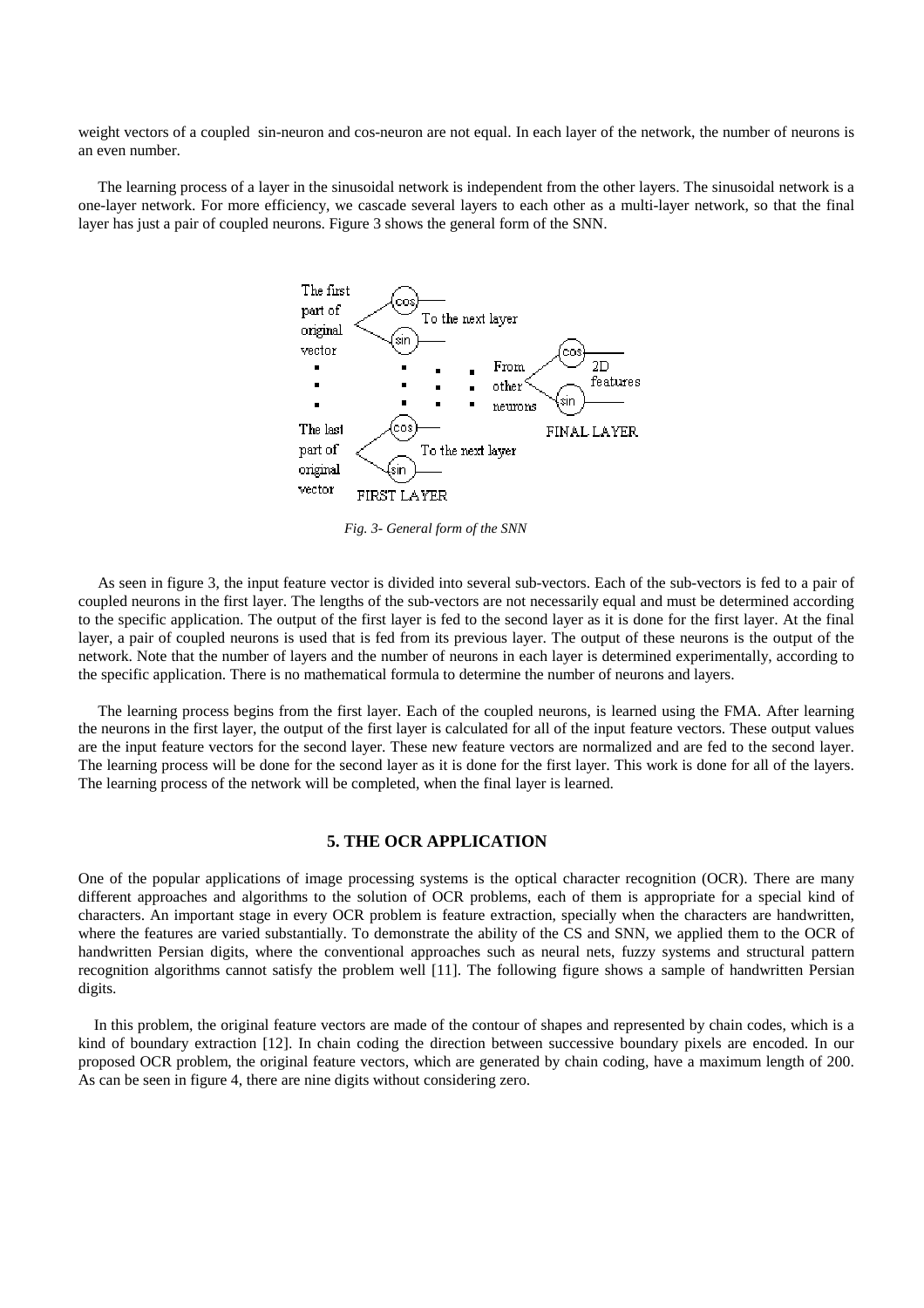

*Fig. 4- A sample of handwritten Persian digits*

 In this problem, our proposed data set contains 45 samples, 5 samples for each digit. The employed SNN just contains a pair of coupled neurons. The FMA, which is used for learning the network, uses random value between -100 and 100 at its first step. The required iterations for learning the proposed data set is 5000 steps with  $\alpha$  = 0.000001. Figure 5 displays the output of the network before learning. As can be seen, the 2-D features belonging to different classes have messed together. In Figure 6, the output of the SNN is shown after learning, where the outer distances between the different classes are maximized. In these figures, the area of each class is surrounded by a broken line. The number that indicates the area of each class is written at the first of each broken line.

#### **6. COMPARISON**

The main advantages of the proposed neural network (the SNN) are its fast learning algorithm, i.e. the FMA, its reduced number of neurons with respect to the previous methods [7, 13] and its simple interconnections. As mentioned before, the number of neurons in the OCR problem is just two neurons that is exciting for such a complex problem. Also this network gives the maximum space reduction, because it maps all of the vectors into the 2-D space. The SNN can be considered as a general method for space reduction and data projection. So it is required that a comparison between the resulted features of the SNN and the resulted features of the previous methods will be given. For this purpose, we compare the SNN with the principal component analysis by an example.

We use a 4-D data set, which has been extracted from a cardiogram. In this paper, we do not care to the method of extracting the original 4-D feature vectors. It is required to reduce the proposed data set into a 2-D data set with maximum separation between the different classes. There are three classes in the proposed data set and it includes 75 feature vectors, 25 vectors for each class. The proposed data set has been applied to a PCA network. The resulted 2-D space is shown in figure 7. Three different classes are shown by ' $\times$ ', '+' and 'O', respectively. The resulted 2-D features are aligned and the 2nd class has overlapped with the 3rd class in a small area.

The proposed data set has been applied to a two-neuron SNN. The SNN has been learned in 600 step with  $\alpha$  = 0.005. Figure 8 shows the resulted 2-D space by the SNN. As can be seen in figure 8, the resulted 2-D features are not aligned same as the resulted features by the PCA net. But the features belonging to one class have nearly circulated around the average value of the class. The 2nd and 3rd classes have overlapped, but the overlapped area is considerably smaller than the similar area in the PCA method.

## **7. DISCUSSION**

In this paper, we studied a method for reducing the dimension of feature vectors from an n-D space into a 2-D space. An especially designed neural network was employed to implement this method which is called SNN (sinusoidal neural network). An important note must be mentioned, is that the SNN must not be confused with the other types of neural nets such as *functional link networks (FLN).*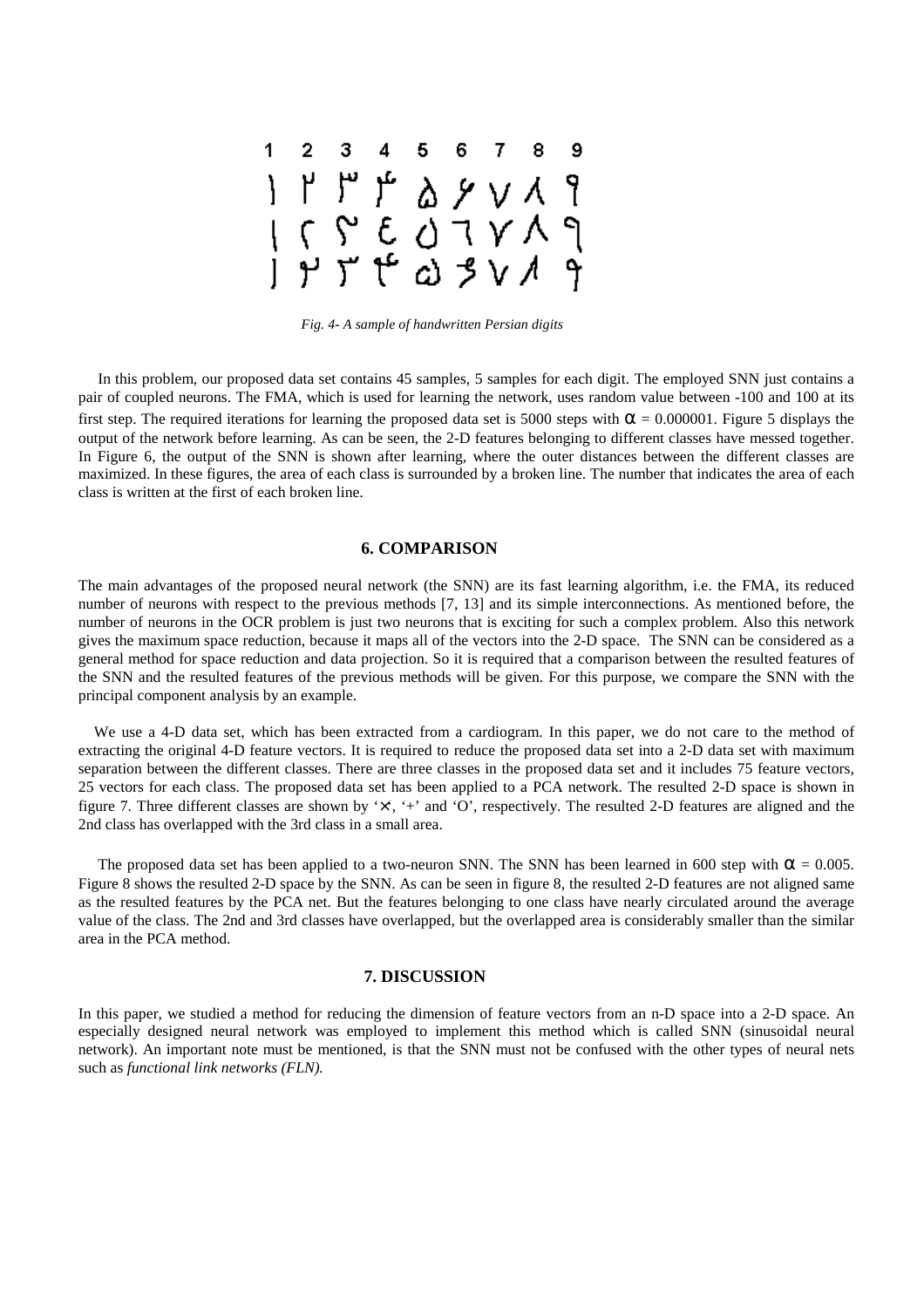In the FLN [9] for speeding up the learning process of network and reducing the number of layers, the input vector passes through a functional link before distributing to the units. In some cases, the functional links use "sin" and "cos" functions. One must note that this method is inherently different to the SNN.

 In the future works, two major fields of research are proposed. At the first approach, one can optimize the FMA (fragmenting minimizing algorithm) so that the number of required iterations will be decreased. At the second approach, the convergence algorithm can be changed substantially, i.e., another optimization method such as genetic algorithms or simulated annealing can be used in order to find an appropriate weight vector. Afterward, a comparison between the different optimization methods should be given. Also a complete comparison between the SNN and all of the other data projection methods would be useful.

### **ACKNOWLEDGMENTS**

This work was done as a part of Aria Technology SCS (structural computing systems) project. The authors appreciate M. Kamali and M.A. Zia for their useful comments and also thank to SECOMP lab's members specially M. Afshari for the cardiogram data set and H. Moqasemi for the OCR data set.

### **REFERENCES**

- 1. J. Mao and A. K. Jain, "Discriminant analysis neural networks," in *Proc. IEEE Int. Conf. Neural Networks,* San Francisco, CA, March 1993, vol. 1, pp. 300-305.
- 2. J. W. Sammon, Jr., "A nonlinear mapping for data structure analysis," *IEEE Trans. Comput.,* vol. C-18, pp .401-409, 1969.
- 3. J. H. Friedman and J. W. Tukey, "A projection pursuit algorithm for exploratory data analysis," *IEEE Trans. Comput.,* vol. C-23, pp. 881-890, Sept. 1974.
- 4. P. J. Huber, "Projrction pursuit," *Ann. Statist*., vol. 13, pp. 435-475, 1985.
- 5. D. H Foley and J. W. Sammon, "An optimal set of discriminant vectors," *IEEE Trans. Comput.,* vol. C-24, no. 3, pp. 281-289, March 1975.
- 6. T. Okada and S. Tomita, "An optimal orthonormal system for discriminant analysis," *Patt. Recognition,* vol. 18, pp. 139-144, 1985.
- 7. J. Mao and A. K. Jain, "Artificial neural network for feature extraction and multivariate data projection," *IEEE Trans. Neural Networks,* vol. 6, no. 2, March 1995.
- 8. D. Halliday and R. Resnick, *Physics*, John Wiley & Sons, NY, 1978.
- 9. J. A. Freeman, *Simulating Neural Networks with Mathematica*, First Ed. Addison Wesley, MA, 1994.
- 10. D.E. Rumelhart and J.L. MCclelland, *Parallel Distributed Processing,* MIT Press, MA, 1986.
- 11. M. Moatar and M. Vahedi, "Online OCR for handwritten Persion digits: comparison between different feature extraction methods," *B.Sc project, SECOMP Lab., IUST,* 1996.
- 12. Anil k. Jain, *Fundamental of Digital Image Processing,* First Ed. Prentice-Hall, NJ, 1989.
- 13. J. Rubner and P. Tavan, "A self-organizing network for principal component analysis," *Europhysics Lett. vol. 10, pp. 693-698, 1989.*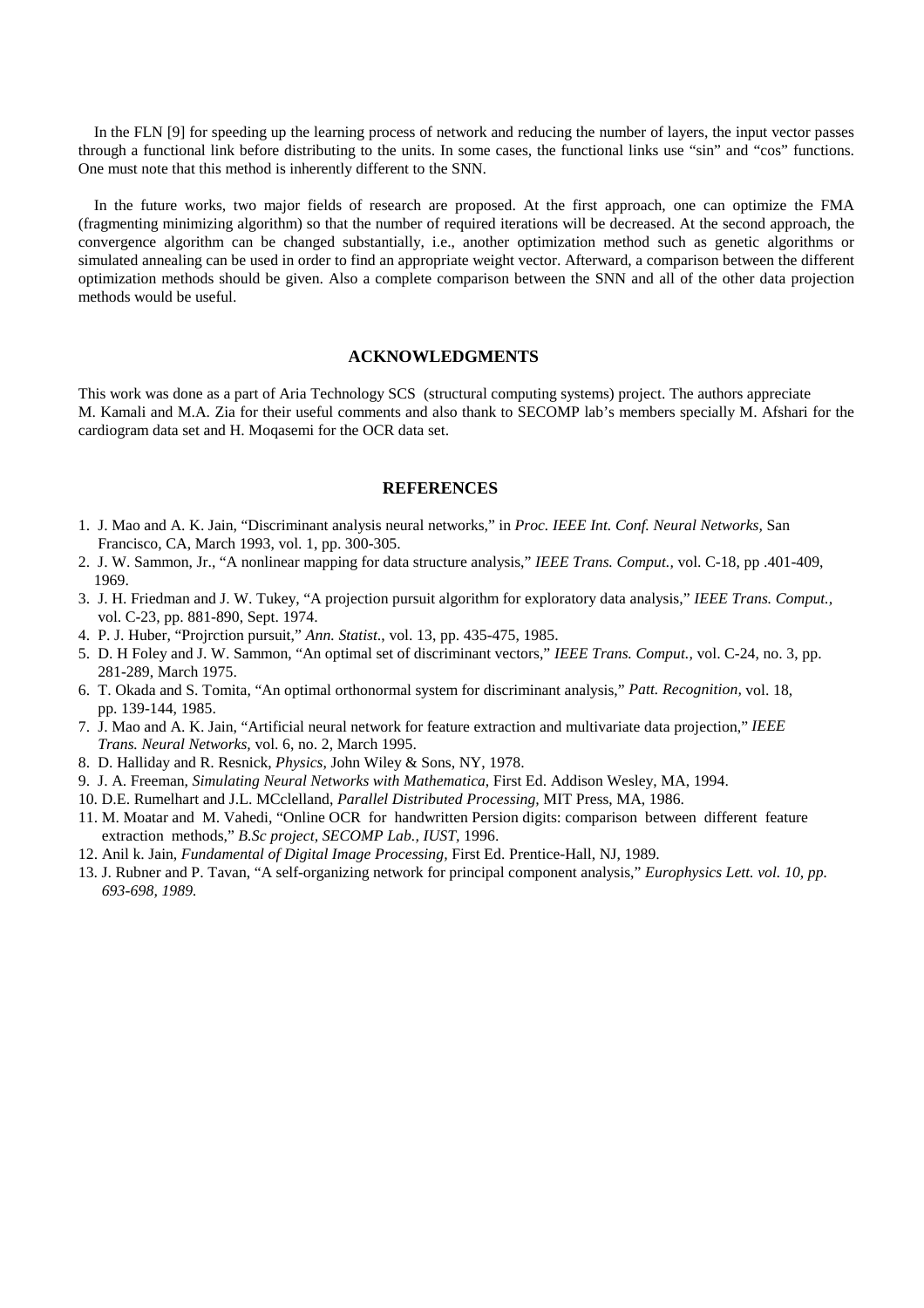

*Fig. 5- Output of the SNN before learning in the proposed OCR problem*



*Fig. 6- Output of the SNN after learning in the proposed OCR application*